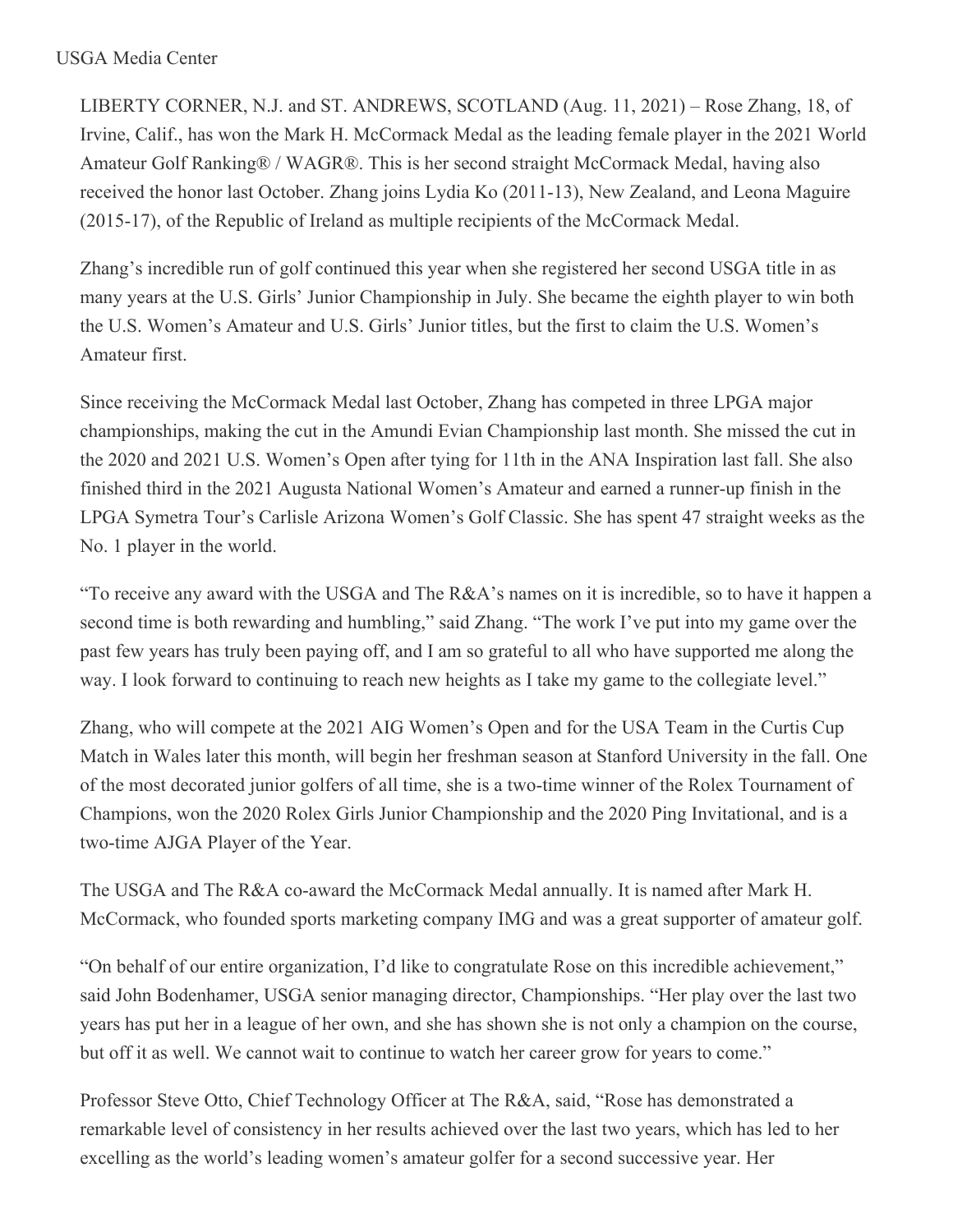performances show that she is a worthy recipient of the McCormack Medal and we would like to congratulate her on this fantastic achievement."

The World Amateur Golf Ranking, which is supported by Rolex, was established in 2007 when the men's ranking was launched. The men's ranking encompasses nearly 2,900 counting events, ranking 7,309 players from 117 countries. The women's ranking was launched in 2011 and has a calendar of around 1,900 counting events with more than 3,830 ranked players from 88 countries.

## **About WAGR®**

The World Amateur Golf Ranking® / WAGR®, which comprises a women's ranking and a men's ranking for elite amateur players, is offered by The R&A and the USGA as a global service to golf. Through incorporation and assessment worldwide of both amateur and professional events, WAGR encourages the international development of the competitive game. The ranking endeavors to be the most comprehensive and accurate ranking in golf by effectively comparing players from around the world who may never directly compete against one another. It is available to national federations and organizers of amateur and professional events and tours as a criterion for tournament field selection and for purposes of exemptions, national team selection, and orders of merit.

# **About The Mark H. McCormack Medal**

The award is named after Mark H. McCormack, the late founder of sports marketing company IMG and an avid supporter of amateur golf. The Mark H. McCormack Medal is awarded to the player ranked number one in the World Amateur Golf Ranking® / WAGR® after the U.S. Women's Amateur Championship or the European Ladies' Amateur Championship, whichever concludes last. Established in 2007, the same award goes to the player leading the men's ranking after the European Amateur Championship or U.S. Amateur Championship, whichever concludes last.

### **Previous Winners**

**Men:** 2020 Takumi Kanaya (JAP), 2019 Cole Hammer (USA), 2018 Braden Thornberry (USA), 2017 Joaquin Niemann (Chile), 2016 Maverick McNealy (USA), 2015 Jon Rahm (ESP), 2014 Oliver Schniederjans (USA), 2013 Matthew Fitzpatrick (ENG), 2012 Chris Williams (USA), 2011 Patrick Cantlay (USA), 2010 Peter Uihlein (USA), 2009 Nick Taylor (CAN), 2008 Danny Lee (NZL), 2007 Colt Knost (USA).

**Women:** 2020 Rose Zhang (USA), 2019 Andrea Lee (USA), 2018 Jennifer Kupcho (USA), 2017, 2016, 2015 Leona Maguire (IRE), 2014 Minjee Lee (AUS), 2013, 2012, 2011 Lydia Ko (NZL).

### **About the USGA**

The USGA is a nonprofit organization that celebrates, serves and advances the game of golf. Founded in 1894, we conduct many of golf's premier professional and amateur championships, including the